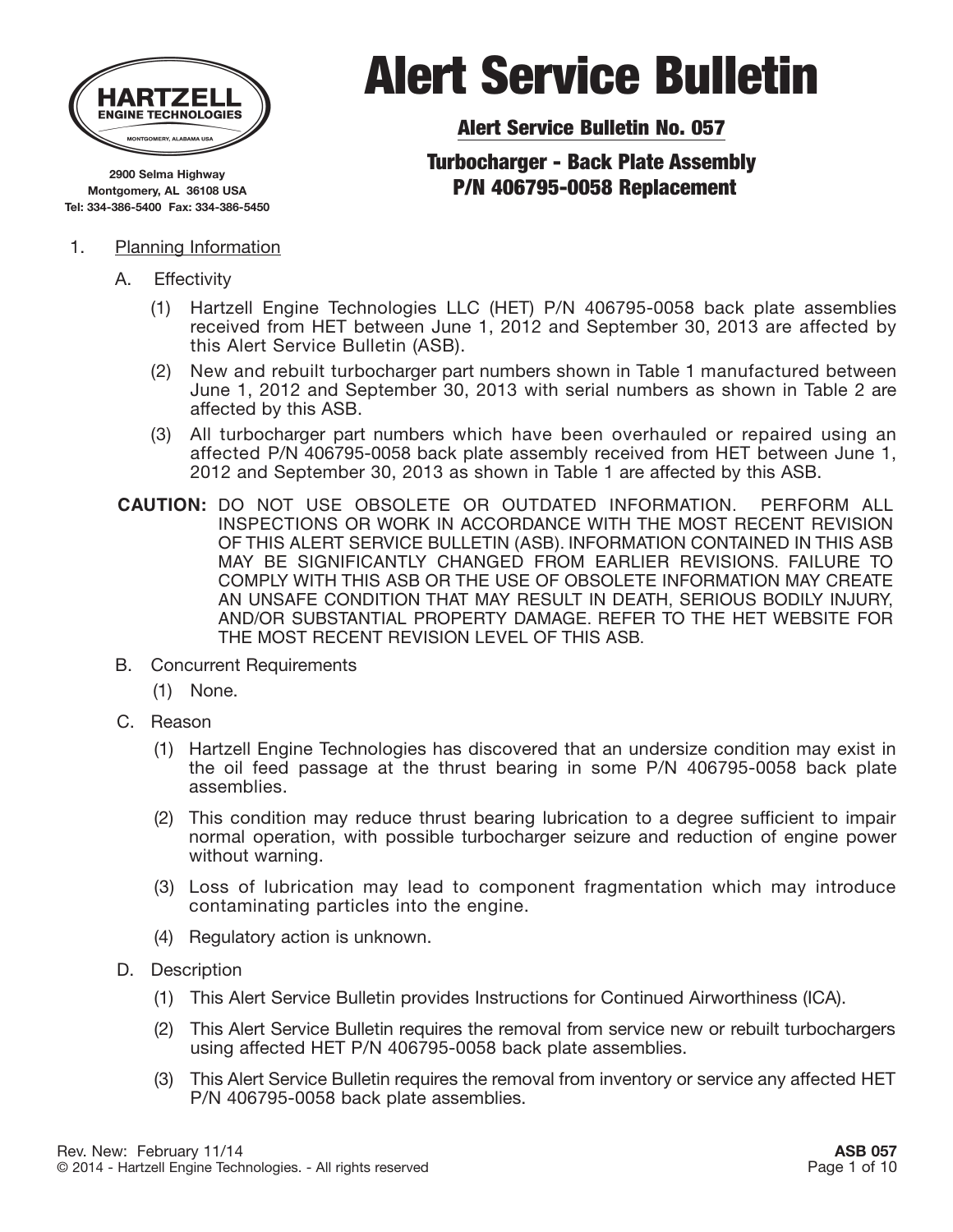Alert Service Bulletin No. 057

## Turbocharger - Back Plate P/N 406795-0058 Replacement

(4) This Alert Service Bulletin requires installation of P/N 406795-0058 back plate assembly not affected by this Alert Service Bulletin.

## E. Compliance

- (1) Single Engine Aircraft:
	- a. For turbochargers placed in service with affected back plate assemblies, compliance is required within ten (10) hours time in service from the date of issuance of this ASB or at the next regularly scheduled inspection, whichever occurs first.
- (2) Multi Engine Aircraft:
	- a. For turbochargers placed in service with affected back plate assemblies, compliance is required within twenty-five (25) hours time in service from the date of issuance of this ASB or at the next regularly scheduled inspection, whichever occurs first.
- (3) Field Inventory:
	- a. This Alert Service Bulletin requires the replacement of all existing inventory of affected back plate assemblies. Compliance is required before installation but no later than ninety (90) days from the original publication date of this Alert Service Bulletin.
- (4) Compliance with the Accomplishment Instructions is the terminating action for this Alert Service Bulletin.
- F. Approval
	- (1) FAA approval has been obtained on technical data in this publication that affects type design.
- G. Manpower
	- (1) Refer to aircraft or engine labor time or service manuals for estimates regarding labor requirements for removal and installation of the turbocharger.
	- (2) Three (3.0) man hours of labor are required for removal and replacement of an affected back plate from a turbocharger if needed.
- H. References
- **CAUTION:** DO NOT USE OBSOLETE OR OUTDATED INFORMATION. PERFORM ALL INSPECTIONS OR WORK IN ACCORDANCE WITH THE MOST RECENT REVISION OF A DOCUMENT.
	- (1) Turbocharger overhaul manual, HET P/N 400600-0000 Rev. A or later.
	- (2) Applicable Continental Motors or Lycoming Engines maintenance manuals
	- (3) Applicable aircraft AFM or POH and maintenance manuals
	- I. Other Publications Affected
		- (1) None
	- J. Weight and Balance
		- (1) Not affected
- 2. Material Information
	- A. One (1) each, back plate assembly, HET P/N 406795-0058 (not affected by this ASB).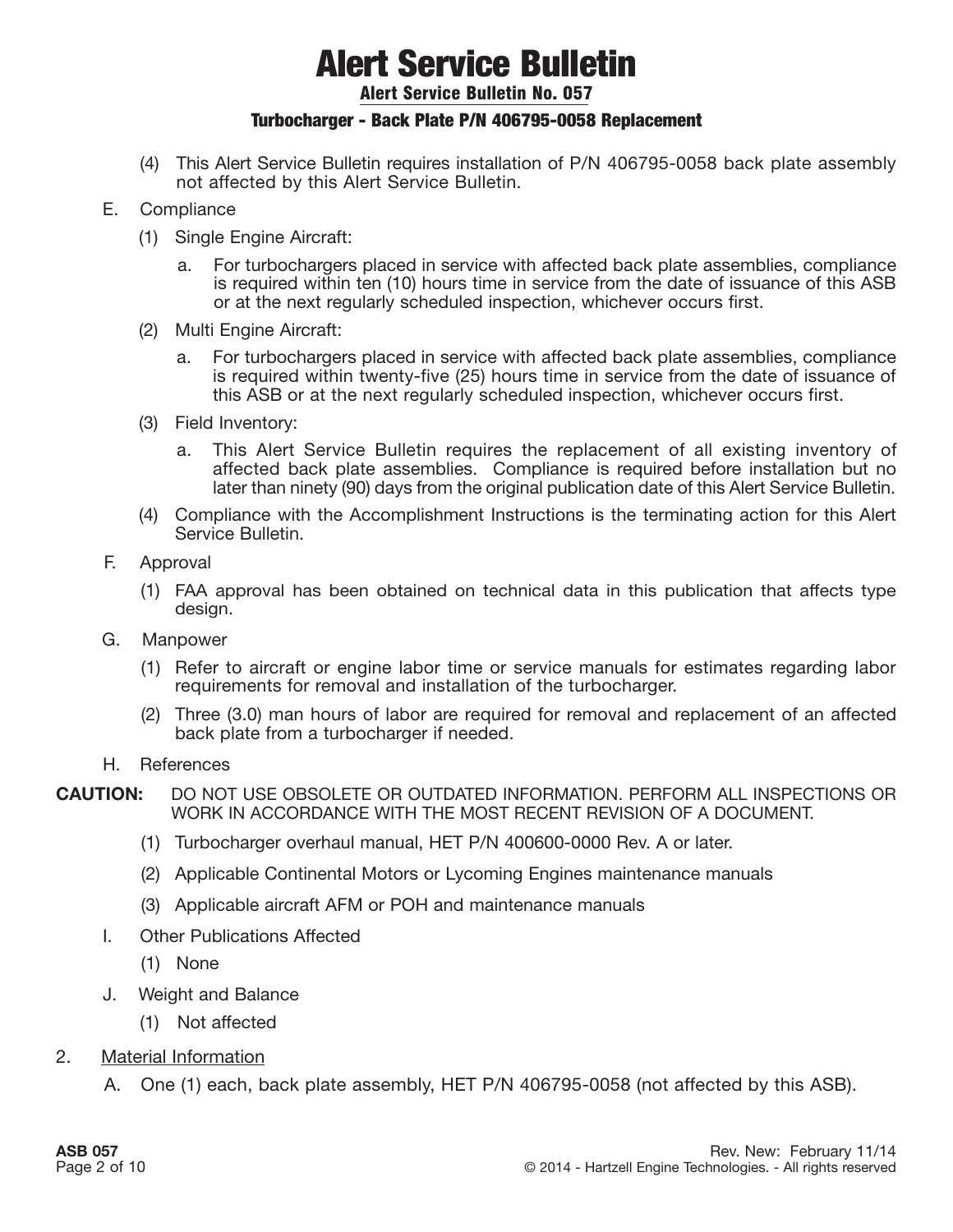Alert Service Bulletin No. 057

## Turbocharger - Back Plate P/N 406795-0058 Replacement

### 3. Accomplishment Instructions

- **WARNING:** THIS PROCEDURE MUST BE PERFORMED BY COMPETENT AND QUALIFIED PERSONNEL WHO ARE FAMILIAR WITH ENGINE AND AIRFRAME MAINTENANCE THAT IS SPECIFIC TO THE TURBOCHARGING SYSTEM. FAILURE TO DO SO MAY RESULT IN ECONOMIC LOSS, EQUIPMENT DAMAGE, AND/OR PHYSICAL INJURY.
- **CAUTION:** DO NOT USE OBSOLETE OR OUTDATED INFORMATION. PERFORM ALL INSPECTIONS OR WORK IN ACCORDANCE WITH THE MOST RECENT REVISION OF THIS ALERT SERVICE BULLETIN (ASB) AND THE APPLICABLE AIRCRAFT, ENGINE AND/OR HET 400600-0000 MAINTENANCE MANUAL. INFORMATION CONTAINED IN THESE MANUALS OR THIS ASB MAY BE SIGNIFICANTLY CHANGED FROM EARLIER REVISIONS. FAILURE TO COMPLY WITH THIS ASB OR THE USE OF OBSOLETE INFORMATION MAY CREATE AN UNSAFE CONDITION THAT MAY RESULT IN DEATH, SERIOUS BODILY INJURY, AND SUBSTANTIAL PROPERTY DAMAGE. REFER TO THE APPLICABLE AIRCRAFT, ENGINE, MAINTENANCE MANUAL INDEX AND/OR THE APPLICABLE WEBSITE FOR THE MOST RECENT REVISION LEVEL OF THESE PUBLICATIONS.
	- A. Inspection
	- **NOTE:** Since some back plate assemblies were delivered as replacement parts, any repairs or field overhauls performed with back plates received from June 1, 2012 through September 30, 2013 on the turbocharger part numbers shown in Table 1 are affected. Positive identification of an affected back plate assembly replacement part must be made through the part delivery or field overhaul/repair documentation.
		- (1) If a P/N 406795-0058 back plate assembly replacement part is in inventory, the only method to determine if it is affected is by referring to the delivery documentation (refer to date on FAA form 8130-3 ).
			- (a) If delivery dates of June 1, 2012 through September 30, 2013 are found for parts in inventory, the part is affected. Proceed to Corrective Action 3.B(1).
		- (2) For turbocharger part numbers shown on Table 1 that were field overhauled between June 1, 2012 and issuance of this Alert Service Bulletin, review the overhaul documentation to determine whether an affected P/N 406795-0058 back plate assembly was installed. Consultation with the overhaul provider may be necessary to make this determination.
			- (a) If an affected P/N 406795-0058 back plate assembly was installed, proceed to Corrective Action 3.B.(2).
			- (b) If an affected P/N 406795-0058 back plate assembly was not installed, make a log book entry indicating the turbocharger is in compliance with this Alert Service Bulletin.
		- (3) For new or rebuilt turbochargers in service or inventory, refer to Table 1 to determine the turbocharger part number and Table 2 for the serial number affected. Identification of part number and serial number may be made by visual inspection of the data plate or by aircraft/engine logbook entry.
			- (a) If an affected turbocharger is found, proceed to Corrective Action 3.B(2).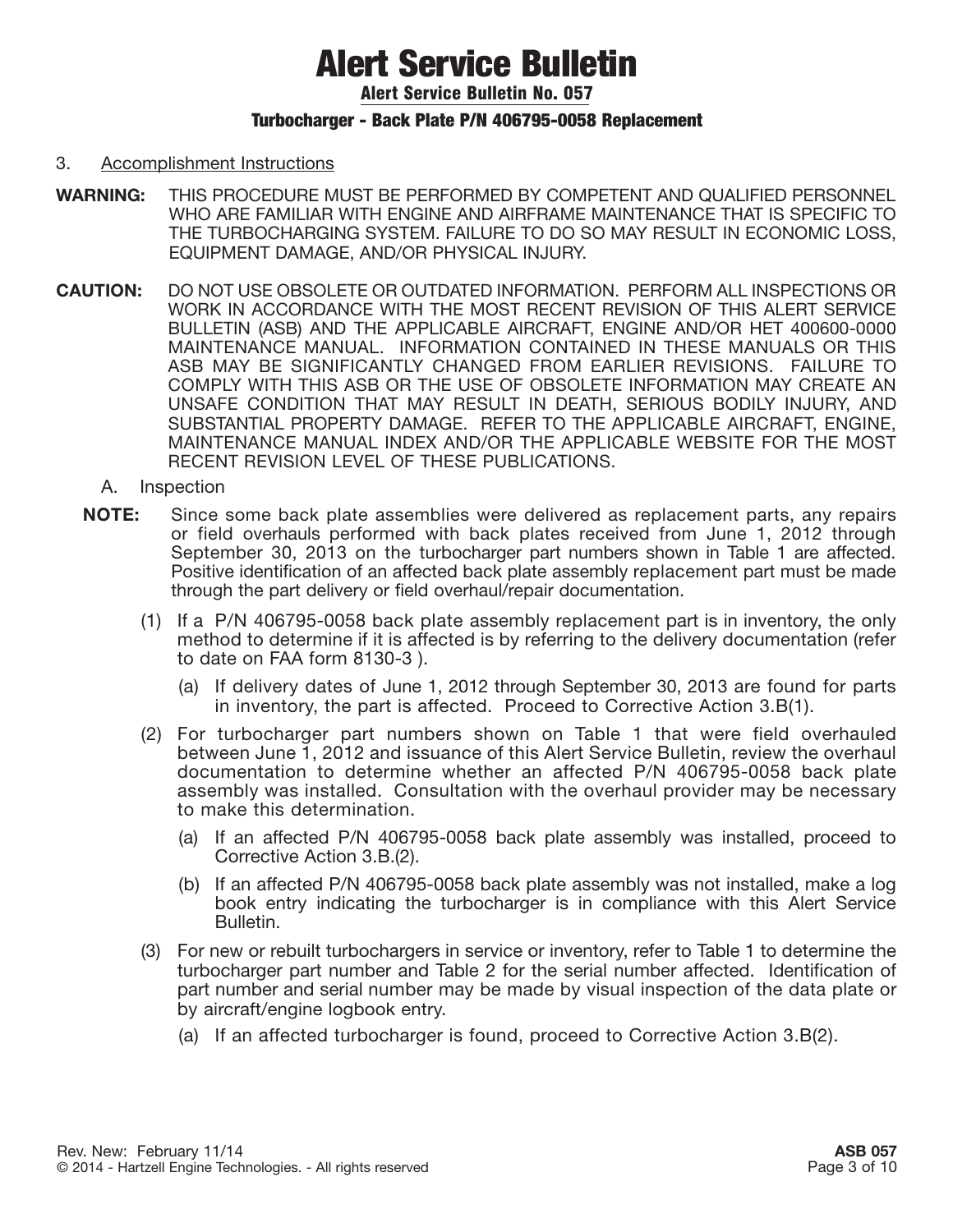Alert Service Bulletin No. 057

## Turbocharger - Back Plate P/N 406795-0058 Replacement

- B. Corrective Action:
	- (1) Return affected P/N 406795-0058 back plates found in inventory by sending directly to HET within ninety (90) days of the original publication date of this Alert Service Bulletin.
- **NOTE 1:** Remove in accordance with the applicable aircraft and/or engine manufacturer's maintenance manuals or service instructions. *If sending the turbocharger to any repair facility, do not send with fittings, oil reservoir or other engine/airframe parts as they may not be returned.*
- **NOTE 2:** HET requires that turbocharger repair be accomplished by an FAA certificated repair station (or foreign equivalent) or certificated A & P mechanic experienced in servicing turbocharger systems utilizing the turbocharger overhaul manual, HET P/N 400600-0000 Rev. A or latest revision.
	- (2) If it has been determined that an affected back plate is installed per  $3.A(2)$  or  $3.A(3)$ :
		- (a) The turbocharger must be removed from the engine.
		- (b) For each step below, utilize the Turbocharger Overhaul & Maintenance manual HET P/N 400600-0000 Rev. A or later. Refer to the appropriate section of Chapter 2.
			- (i) Using the overhaul manual, follow the steps found in the applicable section and remove turbocharger components to separate the back plate assembly.
			- (ii) Remove the affected P/N 406795-0058 back plate assembly and return to HET.
			- (iii) Replace the affected back plate assembly with a P/N 406795-0058 back plate assembly not affected by this Alert Service Bulletin.
			- (iv) Inspect and reassemble the turbocharger.
			- (v) Perform the tests shown in the turbocharger overhaul manual to complete the repair.
	- (3) Utilizing the applicable aircraft and/or engine manufacturer's maintenance manuals or service instructions, re-install the turbocharger assembly and proceed to 3.C "Return to Service".
	- C. Return to Service
		- (1) After the turbocharger has been properly installed, the aircraft will be ready for "return to service".
		- (2) Perform the recommended turbocharger operational tests in accordance with Hartzell Engine Technologies Service Bulletin 23 and the aircraft AFM or POH.
			- (a) The operational tests consist of turbocharger pre-lubrication, ground running and operational flight tests.
			- (b) Make sure air, exhaust, or oil leaks are not present. Remedy any anomaly found and secure the engine turbocharger installation.
		- (3) Using the applicable aircraft and engine manufacturer's maintenance manuals of the latest revision, install any portion of the aircraft that was removed to gain access.
	- D. Upon successful completion of this Alert Service Bulletin, make an appropriate log book entry noting compliance with this Alert Service Bulletin as terminating action.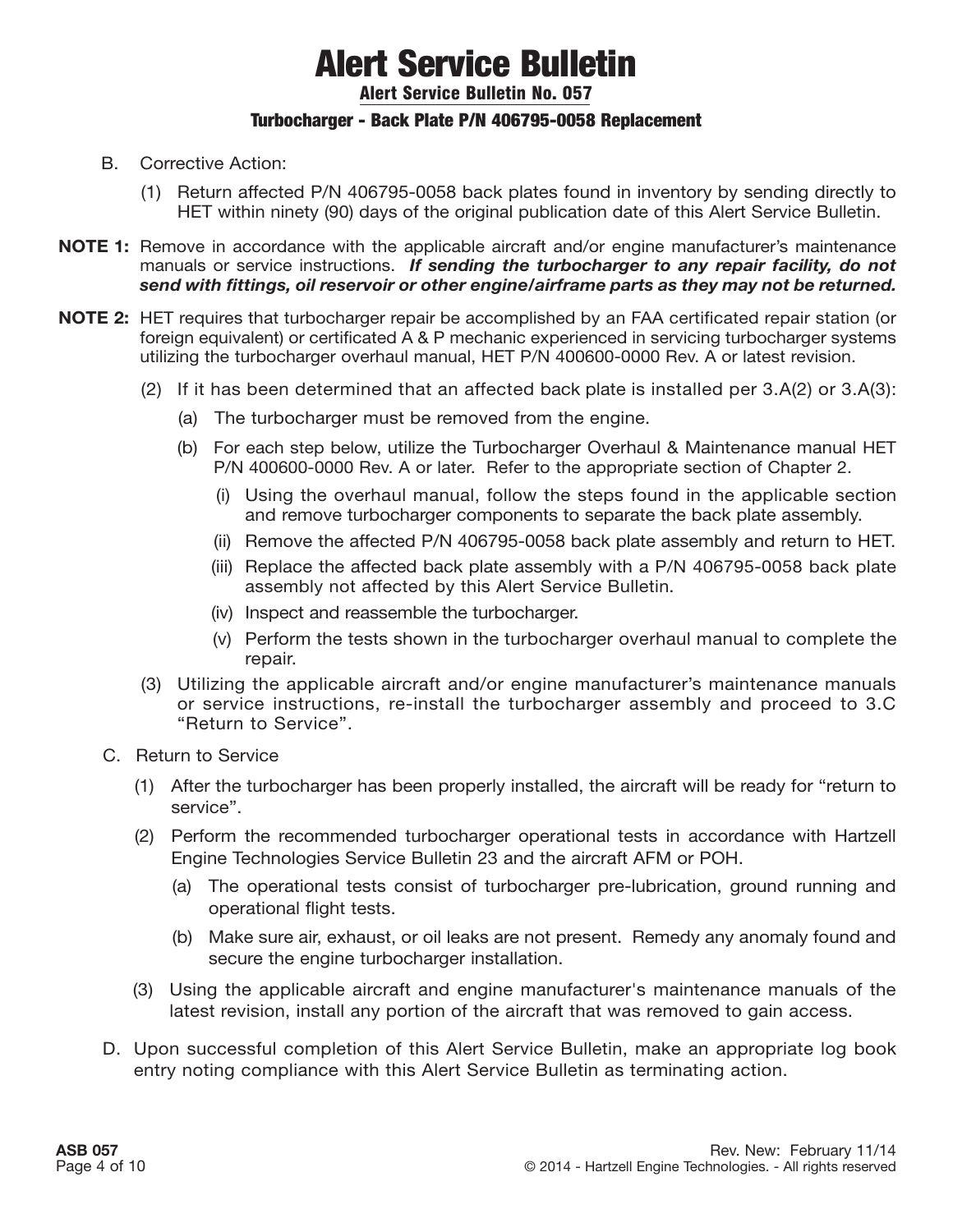Alert Service Bulletin No. 057

## Turbocharger - Back Plate P/N 406795-0058 Replacement

### 4. Contact Information:

- A. All communications regarding this Alert Service Bulletin must be placed through Hartzell Engine Technologies Product Support at +1.334.386-5441 or via Fax +1.334.386-5410.
- B. Written communications must be placed through Hartzell Engine Technologies Product Support, 2900 Selma Highway, Montgomery, AL 36108, USA.
- C. If E-mail communication is desired, go to our website:http://www.HartzellEngineTech.com and select "contact" and follow the instructions - or - techsupport@hartzellenginetech.com.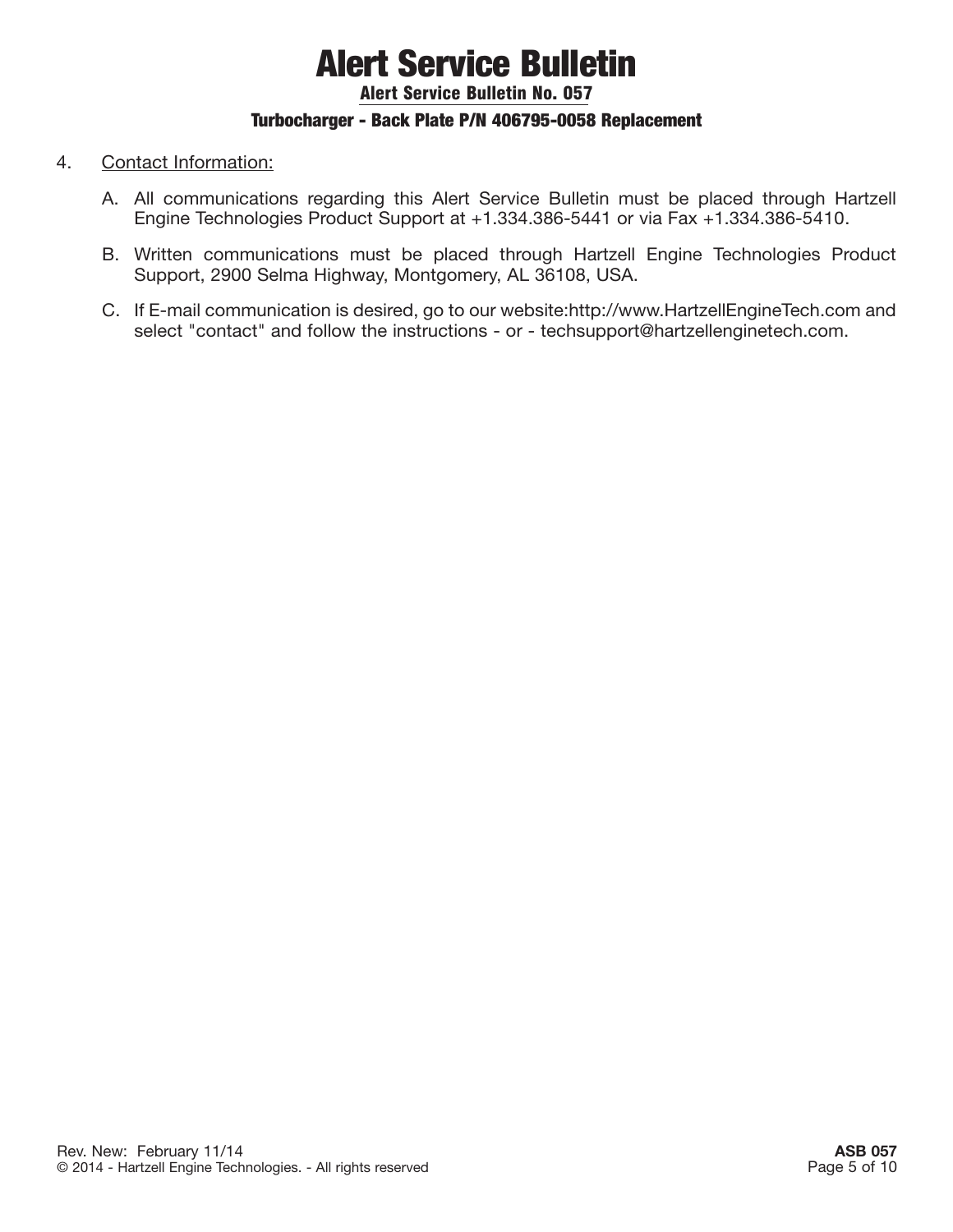Alert Service Bulletin No. 057

## Turbocharger - Back Plate P/N 406795-0058 Replacement

| <b>HET P/N</b> | <b>OEM P/N</b> |
|----------------|----------------|
| 409170-0001    | LW-12463       |
| 409170-9001    |                |
| 407810-0001    | 635630         |
| 407810-9001    |                |
| 407810-0003    | RAM 2060-1     |
| 407810-9003    |                |
| 409680-0011    | 640327-11      |
| 409680-9011    |                |
| 465680-0001    | LW-13987       |
| 465680-9001    |                |
| 465680-0004    | C295002-0202   |
| 465680-9004    |                |
| 465680-0005    | LW-18470       |
| 465680-9005    |                |
| 465680-0007    | 658413 ^       |
| 465930-0002    | 641672-2       |
| 465930-9002    |                |
| 465930-0003    | 641672-3       |
| 465930-9003    |                |
|                |                |

## **Table 1 - Turbocharger Part Numbers Affected \***

- \* For aid in identifying engine or aircraft model, see Table 3 Reference Guide.
- ^ Prototype unit part numbers only.
- NOTE 1: Replacement back plate assemblies may have been installed in any P/N turbocharger listed in Table 1 during field overhaul or repair.
- NOTE 2: Turbochargers with HET part numbers ending with -0xxx are New and ending with -9xxx are Factory Rebuilt.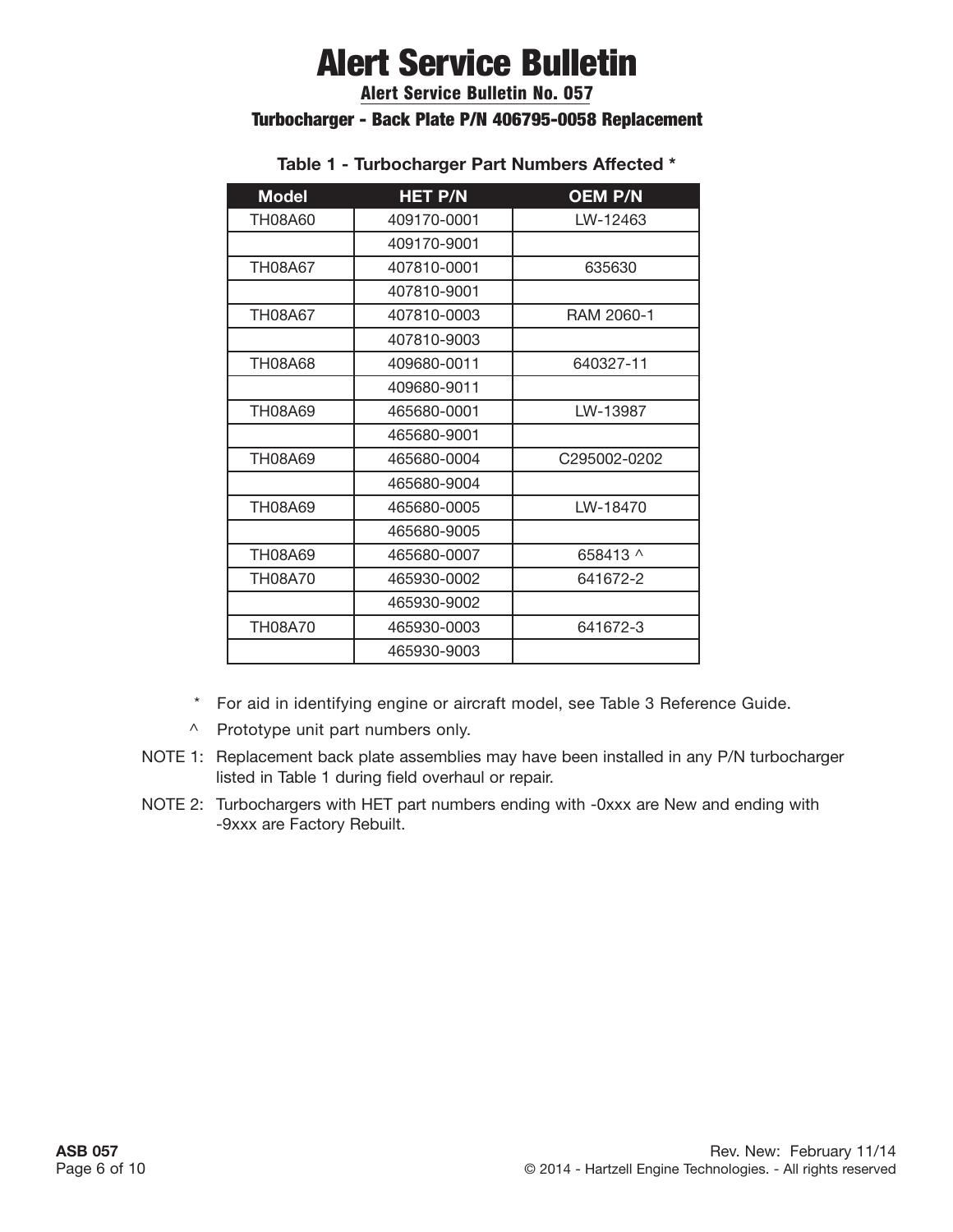Alert Service Bulletin No. 057

## Turbocharger - Back Plate P/N 406795-0058 Replacement

**CAUTION:** SERIAL NUMBERS IN TABLE 2 ARE NUMEROUS AND CARE MUST BE TAKEN TO IDENTIFY THE AFFECTED PART NUMBER AND SERIAL NUMBER. IF AN ERROR IS MADE IN IDENTIFICATION OF AN AFFECTED TURBOCHARGER, EQUIPMENT DAMAGE, ENGINE POWER LOSS AND EVEN DEATH MAY RESULT SHOULD TURBOCHARGER PERFORMANCE DEGRADE.

| H-PAR00122        | H-PFL00150        | H-PFL00151        | H-PFL00205        | H-PFL00206        | H-PFL00207        | H-PFL00208        | H-PFL00209        |
|-------------------|-------------------|-------------------|-------------------|-------------------|-------------------|-------------------|-------------------|
| H-PFL00210        | H-PFL00211        | H-PFL00212        | H-PFL00213        | H-PFL00214        | H-PFL00215        | H-PFL00217        | H-PFL00218        |
| H-PFL00399        | <b>H-PFL00434</b> | H-PFL00435        | H-PFL00436        | <b>H-PFL00437</b> | <b>H-PFL00438</b> | <b>H-PFL00488</b> | <b>H-PFL00489</b> |
| H-PFL00495        | H-PFL00496        | H-PFL00497        | H-PFR00439        | <b>H-PFR00440</b> | H-PFR00441        | <b>H-PFR00442</b> | H-PFR00443        |
| <b>H-PFR00444</b> | H-PFR00445        | <b>H-PFR00446</b> | <b>H-PFR00447</b> | <b>H-PFR00448</b> | H-PFR00449        | <b>H-PFR00450</b> | H-PFR00451        |
| H-PFR00452        | H-PFR00453        | H-PFR00454        | H-PFR00455        | H-PFR00456        | H-PFR00457        | <b>H-PFR00458</b> | H-PFR00459        |
| H-PFR00460        | H-PFR00461        | H-PFR00462        | H-PFR00463        | H-PFR00464        | H-PFR00465        | <b>H-PFR00466</b> | H-PFR00467        |
| H-PFR00468        | <b>H-PFR00490</b> | H-PFR00491        | H-PFR00492        | H-PFR00498        | H-PFR00499        | H-PFR00500        | H-PFR00504        |
| H-PFR00505        | H-PFR00506        | H-PFR00507        | H-PFR00508        | H-PFR00509        | H-PFR00510        | H-PFR00511        | H-PFR00512        |
| H-PFR00513        | H-PFR00514        | H-PFR00515        | H-PFR00516        | H-PFR00517        | H-PFR00518        | H-PFR00519        | H-PFR00520        |
| H-PFR00521        | <b>H-PGL00091</b> | <b>H-PGL00092</b> | H-PGL00093        | H-PGL00094        | <b>H-PGL00095</b> | <b>H-PGL00096</b> | <b>H-PGL00097</b> |
| <b>H-PGL00098</b> | H-PGL00099        | <b>H-PGL00100</b> | H-PGL00129        | <b>H-PGL00144</b> | H-PGL00145        | <b>H-PGL00146</b> | H-PGL00147        |
| <b>H-PGL00164</b> | <b>H-PGL00165</b> | <b>H-PGL00166</b> | <b>H-PGL00167</b> | <b>H-PGL00168</b> | <b>H-PGL00169</b> | <b>H-PGL00170</b> | <b>H-PGL00204</b> |
| H-PGL00205        | <b>H-PGL00206</b> | H-PGR00101        | H-PGR00102        | H-PGR00103        | H-PGR00113        | H-PGR00114        | H-PGR00115        |
| H-PGR00116        | H-PGR00117        | H-PGR00118        | H-PGR00119        | H-PGR00120        | H-PGR00121        | H-PGR00122        | H-PGR00123        |
| H-PGR00124        | H-PGR00125        | H-PGR00126        | H-PGR00127        | H-PHL00013        | H-PHL00014        | H-PHL00015        | H-PHL00016        |
| H-PHL00017        | H-PHL00018        | H-PHL00073        | H-PHL00074        | H-PHL00075        | <b>H-PHL00076</b> | <b>H-PHL00077</b> | H-PHL00078        |
| H-PHL00202        | H-PHL00203        | H-PHL00274        | H-PHL00308        | H-PHL00309        | H-PHL00310        | H-PHL00311        | H-PHL00312        |
| H-PHL00313        | H-PHL00314        | H-PHL00315        | H-PHL00316        | H-PHL00317        | H-PHR00053        | H-PHR00054        | H-PHR00055        |
| H-PHR00056        | <b>H-PHR00057</b> | H-PHR00204        | H-PHR00205        | H-PHR00318        | <b>H-PIL00079</b> | <b>H-PIL00080</b> | <b>H-PIL00081</b> |
| <b>H-PIL00082</b> | H-PIL00083        | <b>H-PIL00084</b> | <b>H-PIL00085</b> | <b>H-PIL00086</b> | H-PIR00143        | <b>H-PIR00144</b> | H-PIR00145        |
| H-PIR00146        | H-PIR00163        | H-PIR00164        | H-PIR00201        | H-PIR00211        | <b>H-PJL00016</b> | <b>H-PJL00017</b> | <b>H-PJL00018</b> |
| <b>H-PJL00045</b> | <b>H-PJL00046</b> | <b>H-PJL00047</b> | <b>H-PJL00048</b> | <b>H-PJL00049</b> | <b>H-PJL00050</b> | <b>H-PJL00051</b> | <b>H-PJL00087</b> |
| <b>H-PJL00088</b> | <b>H-PJL00089</b> | <b>H-PJL00090</b> | <b>H-PJL00091</b> | H-PJL00092        | H-PJL00093        | <b>H-PJL00094</b> | <b>H-PJL00095</b> |
| H-PJL00123        | H-PJL00124        | H-PJL00125        | H-PJR00041        | H-PJR00042        | H-PJR00043        | H-PJR00044        | H-PJR00096        |
| H-PJR00097        | <b>H-PJR00098</b> | H-PJR00099        | H-PJR00100        | H-PJR00101        | H-PJR00102        | H-PJR00103        | H-PJR00104        |
| H-PJR00105        | H-PJR00106        | H-PJR00107        | H-PJR00108        | H-PJR00109        | H-PJR00110        | H-PJR00111        | H-PJR00112        |
| H-PJR00113        | H-PJR00114        | H-PJR00115        | H-PJR00116        | H-PJR00117        | H-PJR00119        | H-PJR00120        | H-PJR00126        |
| H-PJR00199        | H-PJR00200        | <b>H-PKL00037</b> | H-PKL00038        | H-PKL00039        | <b>H-PKL00040</b> | <b>H-PKL00041</b> | <b>H-PKL00042</b> |
| <b>H-PKL00043</b> | <b>H-PKL00044</b> | <b>H-PKL00045</b> | <b>H-PKL00046</b> | H-PKL00102        | H-PKL00103        | <b>H-PKL00105</b> | <b>H-PKL00106</b> |
| <b>H-PKL00107</b> | <b>H-PKL00108</b> | H-PKL00109        | H-PKL00110        | H-PKR00047        | <b>H-PKR00048</b> | H-PKR00049        | H-PKR00050        |
| H-PKR00051        | H-PKR00052        | H-PKR00053        | H-PKR00054        | H-PKR00055        | H-PKR00113        | H-PKR00114        | H-PKR00115        |
| H-PKR00116        | H-PKR00117        | <b>H-PLL00011</b> | H-PLR00012        | H-PLR00013        | H-PLR00014        | H-PLR00015        | <b>H-PLR00016</b> |

### **Table 2 - Turbocharger Serial Numbers Affected**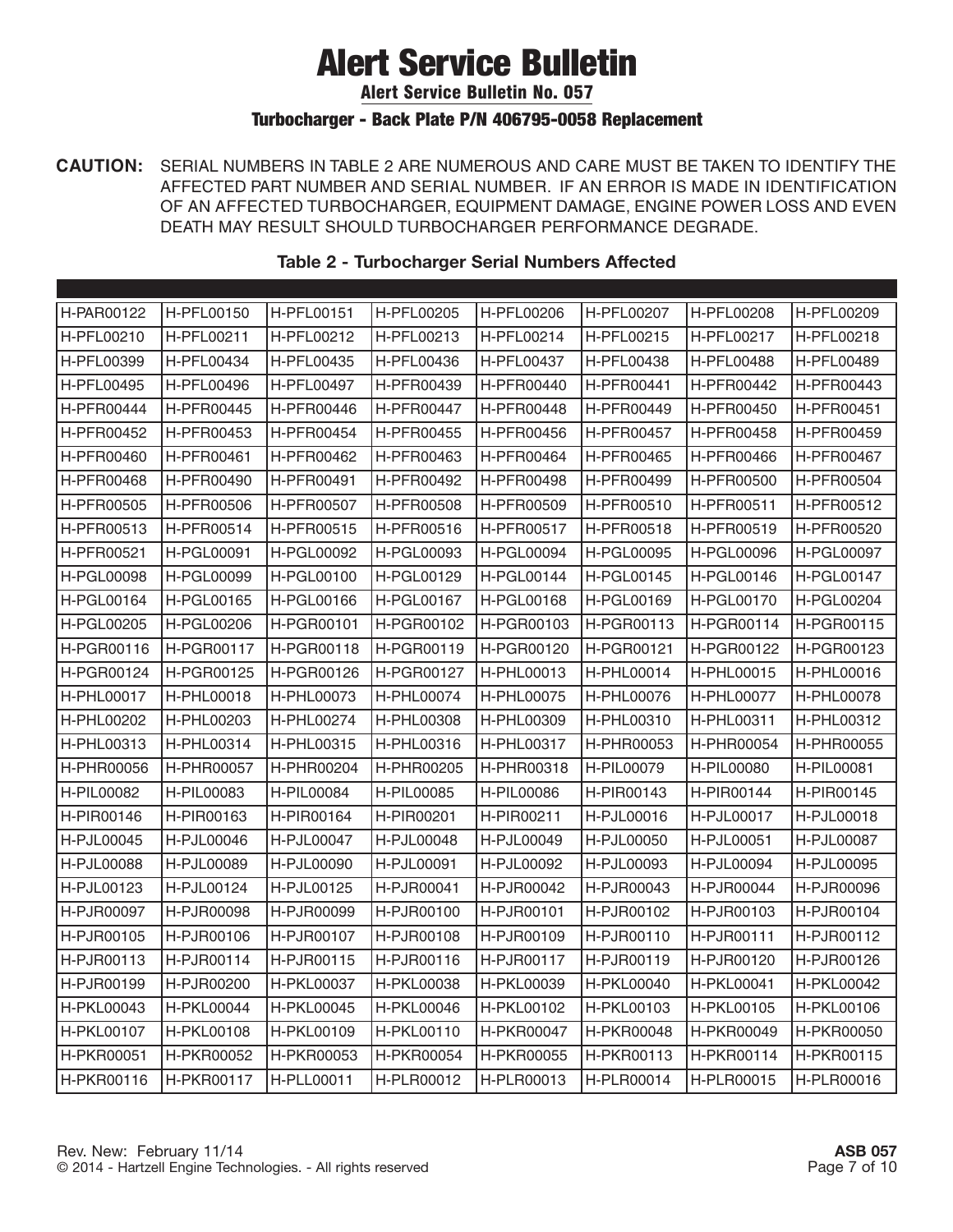Alert Service Bulletin No. 057

## Turbocharger - Back Plate P/N 406795-0058 Replacement

## **Table 2 - Turbocharger Serial Numbers Affected (cont'd)**

| <b>H-QAL00074</b> | <b>H-QAL00075</b> | <b>H-QAL00093</b> | <b>H-OAL00094</b> | <b>H-QAL00095</b> | <b>H-QAL00096</b> | <b>H-OAL00106</b> | <b>H-OAL00107</b> |
|-------------------|-------------------|-------------------|-------------------|-------------------|-------------------|-------------------|-------------------|
| <b>H-QAL00204</b> | <b>H-QAL00209</b> | <b>H-QAL00210</b> | <b>H-QAL00211</b> | <b>H-QAL00213</b> | <b>H-QAL00214</b> | <b>H-QAL00215</b> | <b>H-QAR00070</b> |
| <b>H-QAR00071</b> | H-QAR00072        | H-QAR00073        | <b>H-QAR00081</b> | H-QAR00082        | H-QAR00083        | H-QAR00084        | H-QAR00085        |
| <b>H-QAR00086</b> | <b>H-QAR00087</b> | <b>H-QAR00088</b> | <b>H-QAR00089</b> | <b>H-QAR00090</b> | <b>H-QAR00091</b> | H-QAR00092        | <b>H-QAR00097</b> |
| <b>H-QAR00098</b> | <b>H-QAR00099</b> | <b>H-QAR00100</b> | <b>H-QAR00101</b> | H-QAR00102        | <b>H-QAR00103</b> | H-QAR00104        | <b>H-QAR00105</b> |
| H-QAR00167        | H-QAR00268        | <b>H-QAR00269</b> | H-QAR00270        | H-QAR00271        | <b>H-QAR00272</b> | H-QAR00273        | H-QAR00274        |
| <b>H-QAR00275</b> | <b>H-QBL00067</b> | <b>H-QBL00068</b> | <b>H-QBL00069</b> | <b>H-QBL00079</b> | <b>H-QBL00080</b> | <b>H-QBL00081</b> | <b>H-QBL00082</b> |
| H-QBL00083        | <b>H-OBL00084</b> | <b>H-QBL00085</b> | <b>H-OBL00086</b> | <b>H-QBL00087</b> | <b>H-QBL00088</b> | <b>H-OBL00096</b> | H-QBL00210        |
| H-QBR00090        | H-QBR00091        | H-QBR00092        | H-QBR00093        | <b>H-QCL00072</b> | <b>H-QCL00073</b> | <b>H-QCL00074</b> | <b>H-QCR00042</b> |
| <b>H-QCR00043</b> | <b>H-QCR00044</b> | <b>H-QCR00045</b> | <b>H-QCR00046</b> | <b>H-QCR00047</b> | <b>H-QCR00048</b> | <b>H-QCR00049</b> | <b>H-QCR00050</b> |
| <b>H-QCR00051</b> | <b>H-QDL00007</b> | <b>H-QDL00008</b> | <b>H-QDL00009</b> | <b>H-QDL00051</b> | <b>H-QDL00077</b> | <b>H-QDL00081</b> | <b>H-QDL00082</b> |
| H-QDL00129        | H-QDL00130        | <b>H-QDL00131</b> | H-QDL00132        | <b>H-QDL00133</b> | <b>H-QDL00134</b> | <b>H-QDL00142</b> | <b>H-QDL00143</b> |
| <b>H-QDL00144</b> | <b>H-QDL00145</b> | <b>H-ODL00146</b> | <b>H-QDL00147</b> | <b>H-QDL00148</b> | H-QDL00149        | H-QDL00156        | <b>H-QDL00157</b> |
| <b>H-QEL00009</b> | <b>H-QEL00042</b> | <b>H-QEL00043</b> | <b>H-QEL00134</b> | <b>H-QEL00135</b> | <b>H-QEL00136</b> | <b>H-QEL00137</b> | <b>H-QEL00138</b> |
| H-QEL00139        | <b>H-QEL00140</b> | <b>H-QEL00141</b> | <b>H-QEL00142</b> | <b>H-QEL00143</b> | <b>H-QEL00216</b> | <b>H-QEL00234</b> | H-QFL00102        |
| <b>H-QFL00103</b> | <b>H-QFL00104</b> | <b>H-QFR00002</b> | H-QFR00003        | <b>H-QGR00171</b> | <b>H-QGR00172</b> | <b>H-QGR00173</b> | <b>H-QHL00034</b> |
| <b>H-OHL00035</b> | H-QHL00037        | <b>H-OHL00067</b> | <b>H-OIL00084</b> | <b>H-OIL00085</b> | <b>H-OIL00088</b> | <b>H-QIL00089</b> | <b>H-QIL00090</b> |
| <b>H-QIL00091</b> | <b>H-QIL00188</b> | <b>H-QIL00189</b> | <b>H-QIL00190</b> | <b>H-QIR00156</b> | <b>H-QIR00157</b> | <b>H-QIR00158</b> | H-QIR00159        |
| <b>H-QIR00160</b> | <b>H-QIR00161</b> | <b>H-QJL00112</b> | <b>H-QJL00113</b> | <b>H-QJL00114</b> | <b>H-QJL00115</b> | <b>H-QJL00116</b> | <b>H-QJL00117</b> |
| H-QJL00118        | <b>H-QJL00119</b> | <b>H-QJL00120</b> | <b>H-QJL00121</b> | <b>H-QJL00122</b> | <b>H-QKL00032</b> | <b>H-QKR00022</b> | H-QKR00090        |
| <b>H-QKR00091</b> | <b>H-OKR00092</b> | H-QKR00093        | H-OKR00094        |                   |                   |                   |                   |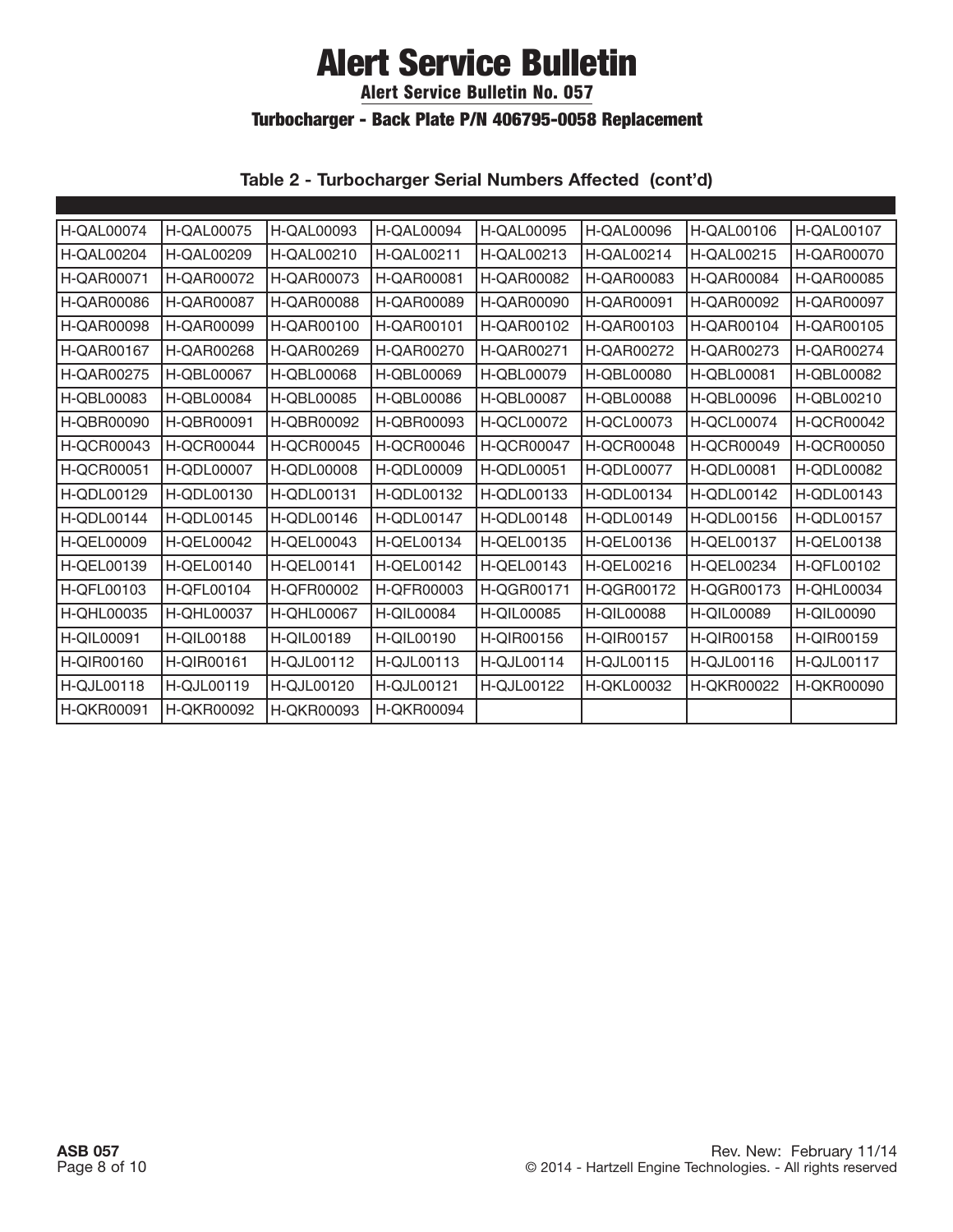Alert Service Bulletin No. 057

## Turbocharger - Back Plate P/N 406795-0058 Replacement

| <b>Turbo Model</b> | <b>Part Number</b>                   | <b>Engine Model</b>                                                                                | <b>OE Turbo P/N</b>            | <b>Aircraft Models</b>                                                                                       |
|--------------------|--------------------------------------|----------------------------------------------------------------------------------------------------|--------------------------------|--------------------------------------------------------------------------------------------------------------|
| <b>TH08A60</b>     | 409170-(0, 9)001                     | TIO-540-J2B<br>L/TIO-540-J2BD<br>L/TIO-540-J2B<br>TIO-540-N2BD                                     | LW-12463 (LYC)                 | Helio Courier H-700<br>PA31-350 Navajo Chieftain<br>PA31-350 T1020<br>Riley 310 Conversion                   |
| <b>TH08A67</b>     | 407810-(0, 9)001                     | <b>TSIO-520-K</b><br>TSIO-520-N & -NB<br><b>TSIO-520-J</b><br>TSIO-520-N & -NB<br>TSIO-520-N & -NB | 635630 (CMI)                   | Cessna 340<br>Cessna 340A<br>Cessna 414 ('70 to '75)<br>Cessna 414 ('76 & '77)<br>Cessna 414A                |
| <b>TH08A67</b>     | 407810-(0, 9)003                     | TSIO-520-N & -NB                                                                                   | 2060-1 (RAM)                   | Cessna 340A (RAM STC)                                                                                        |
| <b>TH08A68</b>     | 409680 -- (0, 9) 011                 | <b>TSIO-520-L</b><br><b>TSIO-520-WB</b>                                                            | 640327-1 (CMI)                 | Beech 58P / 58TC ('76 to '78)<br>Beech 58P / 58TC ('79 & up)                                                 |
| <b>TH08A69</b>     | 465680-(0, 9)001                     | TIO-540-R2AD                                                                                       | LW-13897 (LYC)                 | Twin Commander 700                                                                                           |
|                    | 465680-(0, 9)004<br>465680-(0, 9)005 | <b>TSIO-520-P</b><br><b>TSIO-520-AF</b><br>L/TIO-540-V2AD<br>TIO-540-W2A                           | C295001-0202<br>LW-18470 (LYC) | Cessna P210N ('78 to '81)<br>Cessna P210N ('82 & up)<br>Piper PA31P-350 Mojave<br>Aero Mercantil Galavan 358 |
| <b>TH08A70</b>     | 465930-(0, 9)002                     | GTSIO-520-M                                                                                        | 641672-2 (CMI)                 | Cessna 404 ('70 & up)                                                                                        |
|                    | 465930-(0, 9)003                     | GTSIO-520-L<br>GTSIO-520-N                                                                         | 641672-3 (CMI)                 | Cessna 421C ('76 & up)<br>Cessna 421C ('76 & up)                                                             |

**Table 3 - Aircraft / Engine Reference Guide\***

\* Use for reference purposes only. Aircraft/engines listed are inclusive of but not limited to these models. Note: -(0, 9) represent New -0xxx and Rebuilt -9xxx. Either may be used in application.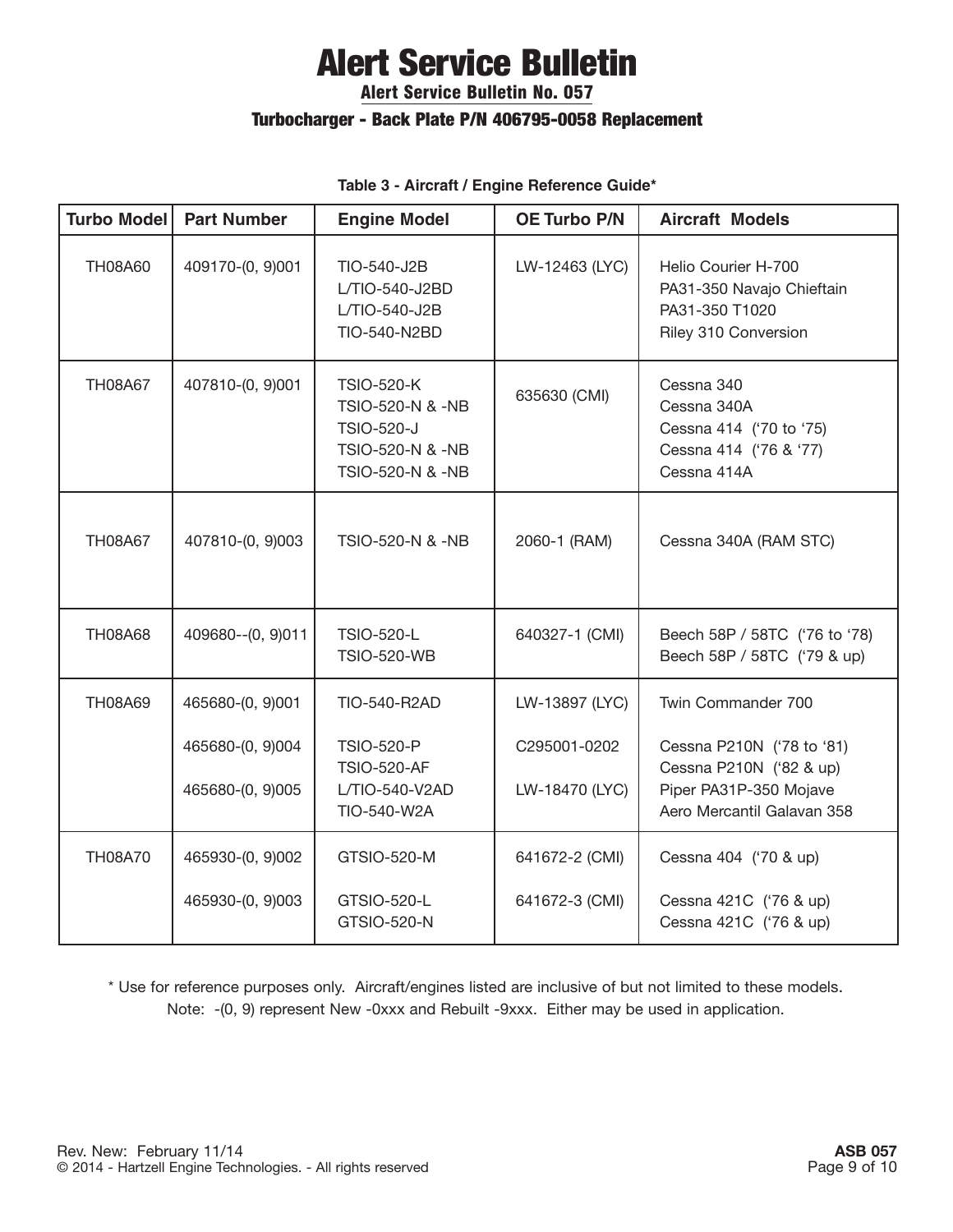Alert Service Bulletin No. 057 Turbocharger - Back Plate P/N 406795-0058 Replacement

INTENTIONALLY LEFT BLANK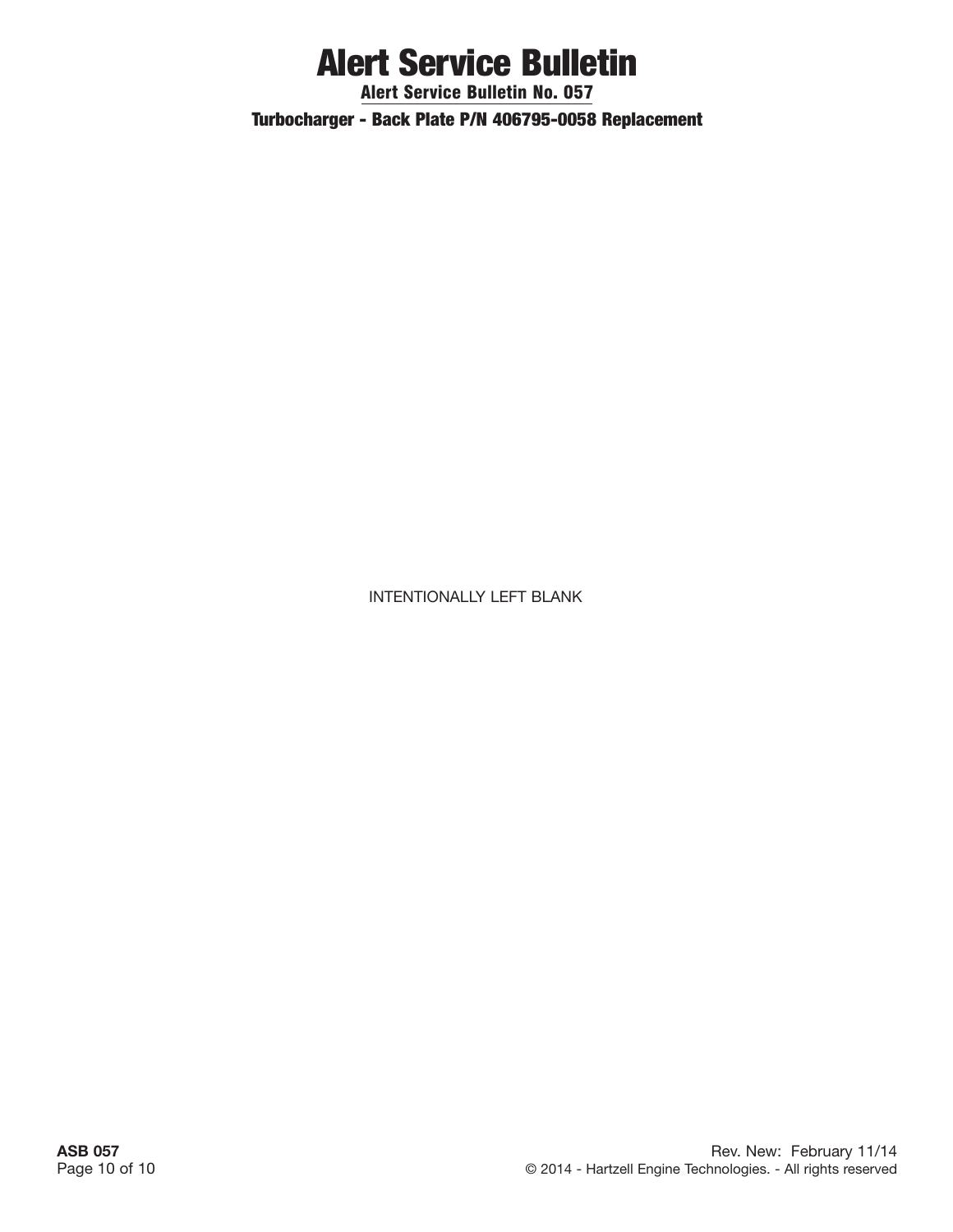## Alert Service Bulletin Appendix

Alert Service Bulletin No. 057

### Turbocharger - Back Plate P/N 406795-0058 Replacement

### **1. ELIGIBILITY:**

- A. All Hartzell Engine Technologies LLC (HET) P/N 406795-0058 back plate assemblies received from HET between June 1, 2012 and September 30, 2013.
- B. All new and rebuilt turbocharger P/N 's as shown in ASB 057 Table 1 with S/N's shown in Table 2.
- C. Any turbocharger P/N shown ASB 057 Table 1 which has been overhauled or repaired using an affected P/N 406795-0058 back plate assembly received from HET between June 1, 2012 and September 30, 2013.

### **2. COMMERCIAL ASSISTANCE PROGRAM:**

The following will be provided with the submission of a completed ASB 057 Claim Form, copies of invoices showing breakdown of labor charges and log book entries. **Any commercial assistance or other consideration shall expire twelve (12) calender months from the original published date of ASB 057.**

- A. If an affected back plate assembly is returned to HET, it will be replaced under HET's limited warranty on parts or credited at HET's option.
- B. If an affected unused turbocharger is returned to HET, it will be replaced under HET's limited warranty on components.
- C. Labor for removal & installation for affected turbochargers will be paid at a shop rate of \$75 an hour up to the amount specified below:
	- (1) Up to five (5.0) hours labor for CMI TSIO-520 series engines.
	- (2) Up to five & one half (5.5) hours labor for CMI GTSIO-520 series engines.
	- (3) Up to four & one half (4.5) hours labor for Lycoming TIO-540 series engines.
- D. Affected turbochargers in service may be returned to HET for replacement of an affected back plate at no charge. The back plate may also be replaced in the field, however, HET will provide reimbursement only with prior approval of certificated turbocharger repair stations acceptable to HET. Approved repair stations will receive up to three (3) hours @ \$75 per hour (up to \$225 maximum) for replacement of an affected back plate.

### **3. COMMERCIAL ASSISTANCE ADMINISTRATION:**

- A. Complete the Alert Service Bulletin ASB 057 Claim Form attached to this appendix.
	- (1) Mail, e-mail, or fax the ASB 057 Claim Form to the attention of Product Support as indicated on the Alert Service Bulletin Claim Form.
- **NOTE:** The completed Alert Service Bulletin ASB 057 Claim Form must be received before an order for a replacement back plate assembly will be allowed.
- B. Upon receipt of the Alert Service Bulletin Claim Form, Hartzell Engine Technologies LLC will ship a replacement P/N 406795-0058 back plate to the turbocharger service provider indicated.
- C. For labor charges:
	- (1) Aircraft service facility to submit an invoice up to the amount specified in section 2.D and copies of logbook entries for reimbursement.
	- (2) Approved turbocharger service facility to submit an invoice up to the amount specified in section 2.E and return of the affected back plate.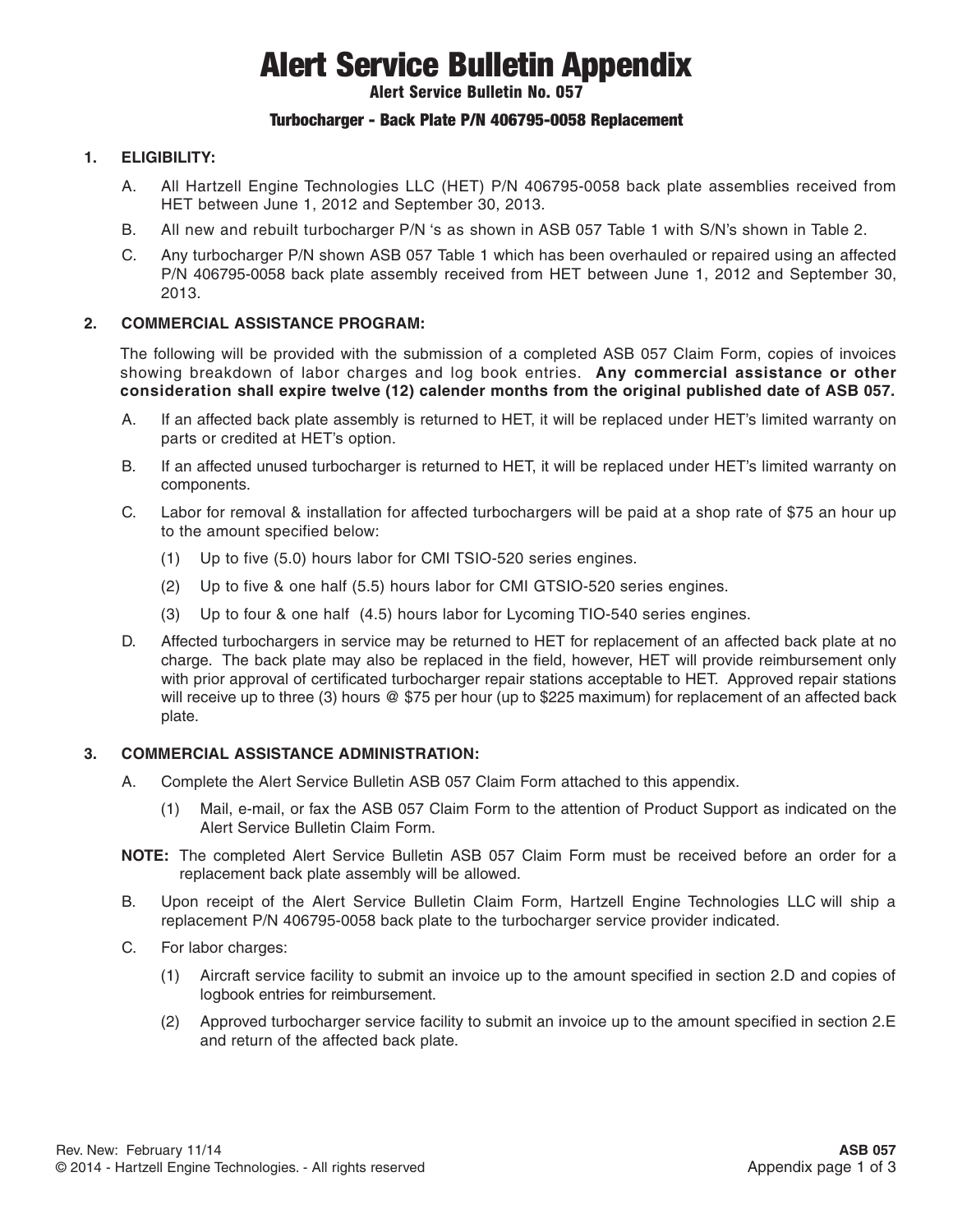## Alert Service Bulletin Appendix

Alert Service Bulletin No. 057

### Turbocharger - Back Plate P/N 406795-0058 Replacement

#### **4. WARRANTY STATEMENT:**

- (a) The sole warranty for the actions of ASB 057 are contained in the HET Limited Warranty Policy issued with the purchase of each new/rebuilt turbocharger or piece part (see terms and conditions therein).
- (b) Commercial assistance may apply as stated in this Appendix.
- (c) Issuance of ASB 057 in no way constitutes an implied or expressed warranty of any kind.
- (d) This publication does not imply or state any responsibility for the workmanship of any person or entity performing work or maintenance on the engine or aircraft turbocharging system.

#### **5. CONTACT INFORMATION:**

All telephone communications regarding this Alert Service Bulletin, must be placed either through Hartzell Engine Technologies Product Support at +1.334.386.5441, or via Fax +1.334.386.5450. Written communications must be placed through Hartzell Engine Technologies Product Support, 2900 Selma Highway, Montgomery, AL 36108, USA.

If e-mail communication is desired, go to our website: http://www.HartzellEngineTech.com and select "contact"and follow the instructions - or - use techsupport@hartzellenginetech.com.

#### **6. SHIPPING INFORMATION:**

If an unused back plate or turbocharger is being returned, the affected parts must be securely packaged so no damage will occur. A copy of the properly completed ASB 057 Claim Form for each affected part must be placed inside the shipping container. All parts must be received undamaged and assembled. Address package to Hartzell Engine Technologies LLC, Product Support Department, 2900 Selma Highway, Montgomery, AL 36108, USA. Also mark "PRODUCT SUPPORT DEPT / ASB 057 Rev. New" clearly on the outside of the shipping container.

### *NOTE: If sending the turbocharger to HET, do not send with fittings, oil reservoir or other engine/airframe parts as they may not be returned.*